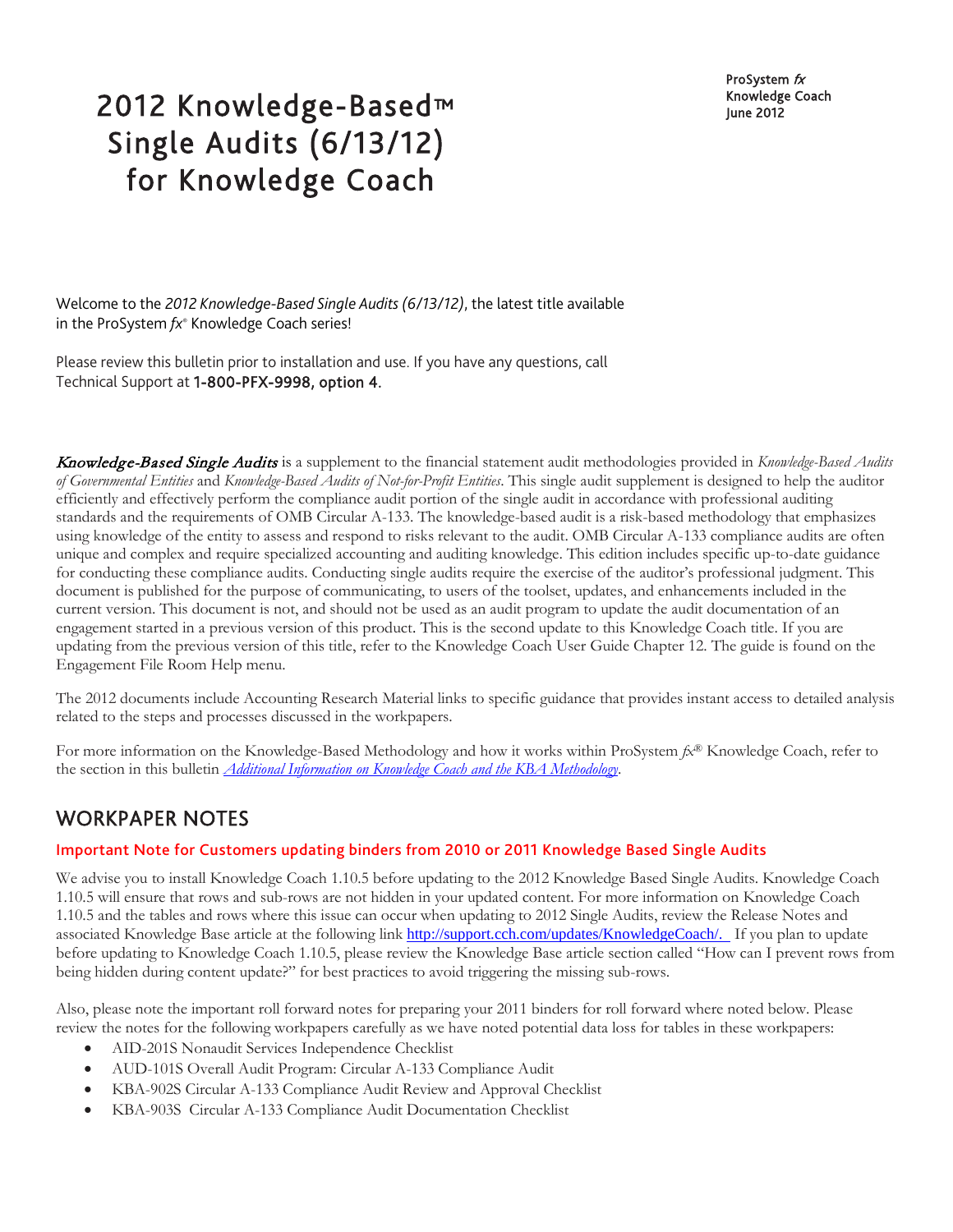#### General Roll Forward Note:

You must be the current editor of all Knowledge Coach workpapers to update to the latest content during roll forward, and you must be the current editor upon opening the updated workpaper for the first time to ensure you see the updated workpaper.

The 2012 Knowledge Coach documents have been updated where applicable to take into account new or pending compliance auditing standards and guidance, including the requirements of SAS-118, 119, 120, and 121 and their applicability to single audits. Many new tips and examples have been incorporated. The 2012 tools include links to specific guidance that provides instant access to detailed analysis related to the steps and processes discussed in the workpapers. The 2012 edition of Knowledge-Based Single Audits is current through SAS-121 and the requirements of Government Auditing Standards (GAGAS), 2011 Revision.

| Workpaper                               | Update                                                      | <b>Roll forward Considerations</b> |
|-----------------------------------------|-------------------------------------------------------------|------------------------------------|
| KBA-101S Overall Circular A-133         | Updated Practice Points related to the AICPA's              |                                    |
| <b>Compliance Audit Strategy</b>        | Clarity Project.                                            |                                    |
| KBA-102S Circular A-133                 | Column added to the second table indicating                 |                                    |
| <b>Compliance Audit Significant</b>     | whether the documented finding is to be                     |                                    |
| <b>Matters</b>                          | included in the Schedule of Findings and                    |                                    |
|                                         | Questioned Costs.                                           |                                    |
| <b>KBA-104S Evaluating and</b>          | Updated Practice Point for AU-C Section 260,                |                                    |
| <b>Communicating Deficiencies in</b>    | The Auditor's Communication with Those Charged with         |                                    |
| Internal Control over Compliance        | Governance (SAS-122, Statements on Auditing                 |                                    |
|                                         | Standards: Clarification and Recodification).               |                                    |
| <b>KBA-301S Determination of</b>        | Updated to reflect new guidance in the AICPA                |                                    |
| Materiality at the Major Program        | Audit and Accounting Guide Government Auditing              |                                    |
| and Compliance Requirement Levels       | Standards and Circular A-133 Audits as of April 1,<br>2011. |                                    |
| <b>KBA-303S Inquiries of Management</b> | Updated to include inquiries related to tips                |                                    |
| and Others within the Entity about      | received and management override of internal                |                                    |
| the Risks of Fraud in a Circular A-133  | control.                                                    |                                    |
| <b>Compliance Audit</b>                 |                                                             |                                    |
| KBA-400S Identification of              | Updated Practice Point on the Safe Harbor                   |                                    |
| <b>Applicable Compliance</b>            | provisions provided in Part I of the 2011 OMB               |                                    |
| Requirements                            | Circular A-133 Compliance Supplement.                       |                                    |
| KBA-401S Understanding Entity-          | Updated instructions and the Appendix was                   |                                    |
| Level Controls over Compliance          | moved to the new resource document RES-008S                 |                                    |
|                                         | <b>Entity-Level Controls Over Compliance:</b>               |                                    |
|                                         | <b>Examples of Control Objectives and Related</b>           |                                    |
|                                         | <b>Control Activities</b>                                   |                                    |
| <b>KBA-402S Understanding</b>           | Converted from Excel to Word format and have                |                                    |
| <b>Compliance Requirement-Level</b>     | been reorganized and simplified. New RES 006S               |                                    |
| <b>Controls: Activities Allowed and</b> | Sample Process Narrative through RES-020S                   |                                    |
| Unallowed and Allowable Costs/          | Control Objectives and Examples of "What                    |                                    |
| <b>Cost Principles through KBA-414S</b> | Can Go Wrong" and Related Controls That                     |                                    |
| <b>Understanding Compliance</b>         | Address What Can Go Wrong: Subrecipient                     |                                    |
| Requirement-Level Controls: Special     | Monitoring will help the auditor complete these             |                                    |
| <b>Tests and Provisions</b>             | documents.                                                  |                                    |
| KBA-501S Team Discussion of the         | Updated Practice Points related to the AICPA's              |                                    |
| <b>Risks of Material Noncompliance</b>  | Clarity Project.                                            |                                    |
| <b>KBA-502S Summary of Assessments</b>  | Updated Purpose section explaining that the                 |                                    |
| of Risks of Noncompliance               | form will assist in providing a clear linkage               |                                    |
|                                         | between the assessed risks of material                      |                                    |
|                                         | noncompliance and compliance audit procedures               |                                    |
|                                         | performed. Program Steps can be linked directly             |                                    |

#### Knowledge-Based Attestation Documents (KBAs):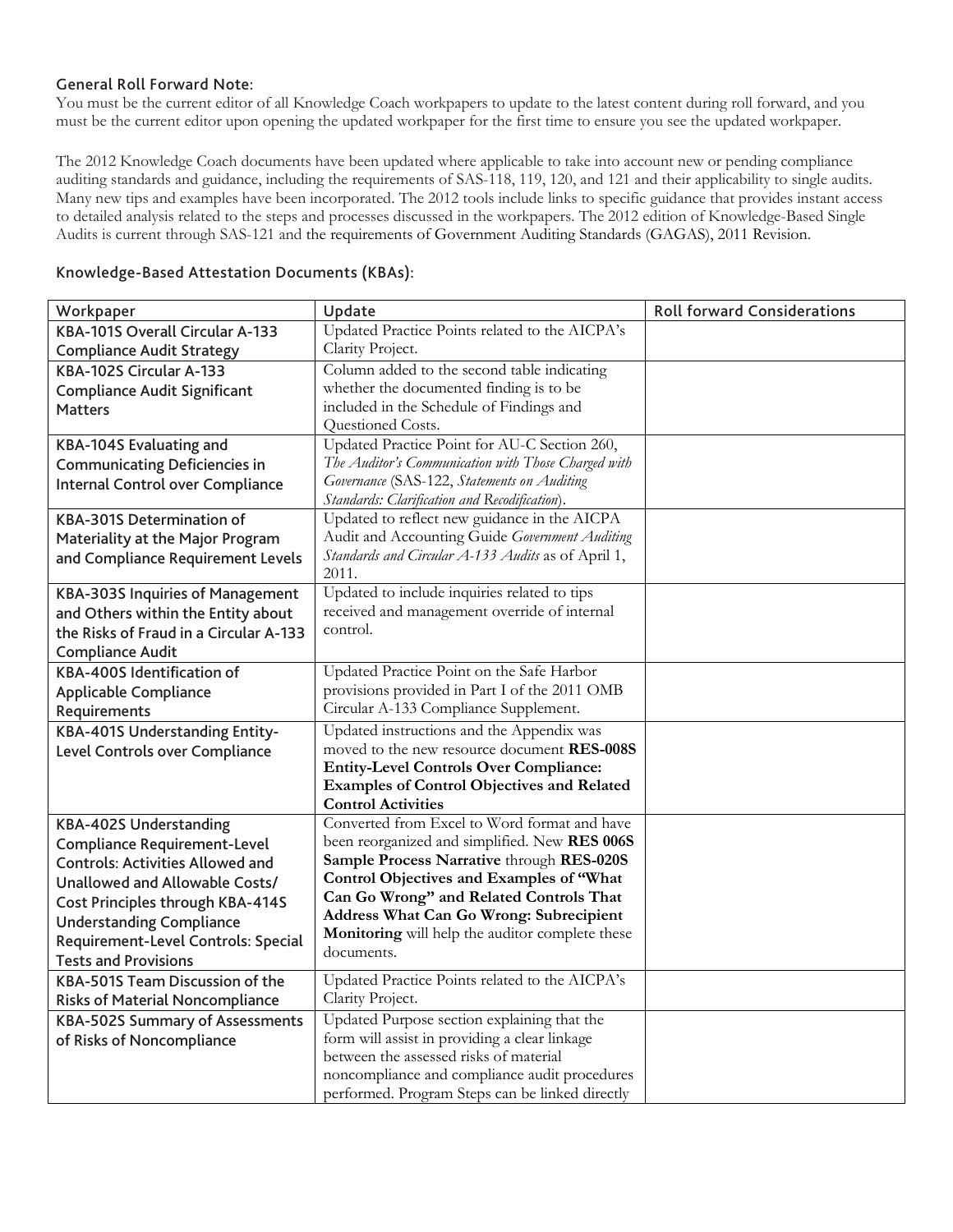| Workpaper                                                                                              | Update                                                                                                         | <b>Roll forward Considerations</b>                                                                                                                                                                                                                                                                                                                                                                                                                                                                                            |
|--------------------------------------------------------------------------------------------------------|----------------------------------------------------------------------------------------------------------------|-------------------------------------------------------------------------------------------------------------------------------------------------------------------------------------------------------------------------------------------------------------------------------------------------------------------------------------------------------------------------------------------------------------------------------------------------------------------------------------------------------------------------------|
|                                                                                                        | to the compliance requirements.                                                                                |                                                                                                                                                                                                                                                                                                                                                                                                                                                                                                                               |
| KBA-901S Schedule of Expenditures<br>of Federal Awards Presentation and<br><b>Disclosure Checklist</b> | Updated presentation and disclosure checklist for<br>the Schedule of Expenditures of Federal Awards<br>(SEFA). |                                                                                                                                                                                                                                                                                                                                                                                                                                                                                                                               |
| KBA-902S Circular A-133<br><b>Compliance Audit Review and</b><br><b>Approval Checklist</b>             | Includes new engagement review procedures.                                                                     | New tailoring questions have been<br>added to show and hide steps related<br>to the engagement requiring an<br>engagement quality review. Since<br>these steps weren't previously hidden<br>nor did the tailoring question<br>previously exist, upon update or roll<br>forward these steps will be hidden<br>and all responses and questions will<br>be reset. Publishing this workpaper<br>prior to updating will assist with<br>maintaining answers to manually add<br>to the updated version once tailored<br>by AUD-100S. |
| KBA-903S Circular A-133<br><b>Compliance Audit Documentation</b><br>Checklist                          | Updated to include new engagement quality<br>review procedures.                                                | New tailoring questions have been<br>added to show and hide steps related<br>to the engagement requiring an<br>engagement quality review. Since<br>these steps weren't previously hidden<br>nor did the tailoring question<br>previously exist, upon update or roll<br>forward these steps will be hidden<br>and all responses and questions will<br>be reset. Publishing this workpaper<br>prior to updating will assist with<br>maintaining answers to manually add<br>to the updated version once tailored<br>by AUD-100S. |

# Audit Programs (AUDs):

| Workpaper                                                                     | Update                                                                                                                                                                                                                                                       | <b>Roll forward Considerations</b>                                                                                                                                                                                                                                                                                                                                                                                                                                                         |
|-------------------------------------------------------------------------------|--------------------------------------------------------------------------------------------------------------------------------------------------------------------------------------------------------------------------------------------------------------|--------------------------------------------------------------------------------------------------------------------------------------------------------------------------------------------------------------------------------------------------------------------------------------------------------------------------------------------------------------------------------------------------------------------------------------------------------------------------------------------|
| <b>AUD-100S Tailoring Question</b><br>Workpaper                               | There are new tailoring questions added to this<br>workpaper that show applicable procedures in<br>AID-201S, AUD-101S KBA-902S, and KBA-<br>903S                                                                                                             |                                                                                                                                                                                                                                                                                                                                                                                                                                                                                            |
| AUD-101S Overall Audit Program:<br>Circular A-133 Compliance Audit            | New best practice procedures related to ethical<br>standards, engagement supervision,<br>communication with those charged with<br>governance, compliance inquiries, and<br>documentation. Updated Practice Points related<br>to the AICPA's Clarity Project. | New tailoring questions have been<br>added to show and hide steps related<br>to a predecessor auditor. Since these<br>steps weren't previously hidden nor<br>did the tailoring question previously<br>exist, upon update or roll forward<br>these steps will be hidden and all<br>responses and questions will be reset.<br>Publishing this workpaper prior to<br>updating will assist with maintaining<br>answers to manually add to the<br>updated version once tailored by<br>AUD-100S. |
| AUD-701S Audit Program: Designing<br><b>Tests of Controls over Compliance</b> | Updated to include additional considerations<br>when designing tests of the operating<br>effectiveness of internal controls over                                                                                                                             |                                                                                                                                                                                                                                                                                                                                                                                                                                                                                            |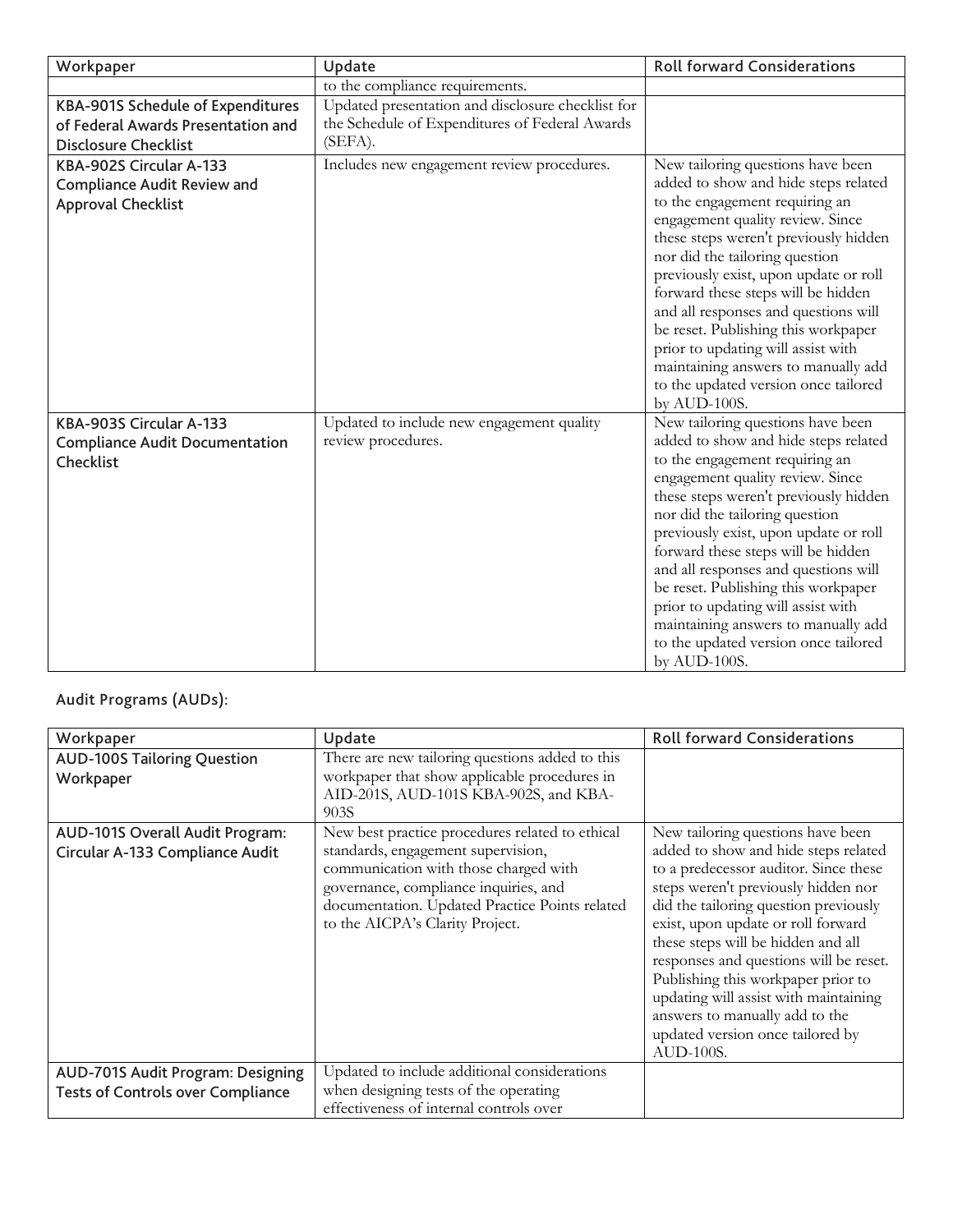|                                   | compliance.                                       |  |
|-----------------------------------|---------------------------------------------------|--|
| AUD-814S Audit Program: Reporting | Includes new procedures for first tier subaward   |  |
|                                   | reporting under the Transparency Act.             |  |
| AUD-815S Audit Program:           | Includes new audit objectives and a new           |  |
| <b>Subrecipient Monitoring</b>    | procedure for first tier subaward reporting under |  |
|                                   | the Transparency Act.                             |  |
| AUD-901S Audit Program:           | Includes an updated procedure for documenting     |  |
| <b>Subsequent Events</b>          | auditor understanding of procedures               |  |
|                                   | management has established to ensure that         |  |
|                                   | subsequent events are identified.                 |  |

# Practice Aids (AIDs):

| Workpaper                                                                                                                 | Update                                                                                                                                                                                                                                                                                                                           | <b>Roll forward Considerations</b>                                                                                                                                                                                                                                                                                                                                                                                                                                                                                                                     |
|---------------------------------------------------------------------------------------------------------------------------|----------------------------------------------------------------------------------------------------------------------------------------------------------------------------------------------------------------------------------------------------------------------------------------------------------------------------------|--------------------------------------------------------------------------------------------------------------------------------------------------------------------------------------------------------------------------------------------------------------------------------------------------------------------------------------------------------------------------------------------------------------------------------------------------------------------------------------------------------------------------------------------------------|
| <b>AID-201S- Nonaudit Services</b><br><b>Independence Checklist</b>                                                       | New Practice Point describing the major<br>revisions in the December 2011 Revision<br>version of the Yellow Book (Government<br>Auditing Standards, December 2011<br>Revision).                                                                                                                                                  | New tailoring questions have been added to<br>show and hide steps related to procedures<br>performed in accordance with GAGAS. Since<br>these steps weren't previously hidden nor did<br>the tailoring question previously exist, upon<br>update or roll forward these steps will be<br>hidden and all responses and questions will be<br>reset. Publishing this workpaper prior to<br>updating will assist with maintaining answers<br>to manually add to the updated version once<br>tailored by AUD-100S.                                           |
| AID-301S Single Audit<br><b>Applicability and Major</b><br><b>Programs Form</b>                                           | Updated and combined into one optional<br>practice aid, all of the single audit<br>applicability and major program<br>determination analysis in one location. The<br>major program risk matrix, major program<br>determination aid, and illustrative example<br>have been enhanced to make them easier to<br>use and understand. | 2011 AID-302S and 303S have been deleted;<br>the content has been updated and provided in<br>AID-301S. We maintained a version of the<br>2011 word AID-303 for the purpose of<br>allowing users to see their responses and<br>transfer them to the updated AID-301S Excel<br>document. AID-303S has not been updated,<br>and the flow of major programs from this<br>workpaper has been blocked. And new or<br>updated major programs needs to be entered<br>directly into KBA-101S, previously entered<br>major programs will be transferred for you. |
| AID-302SSubrecipient versus<br><b>Vendor Considerations</b>                                                               | Renumbered; formally AID-304S                                                                                                                                                                                                                                                                                                    |                                                                                                                                                                                                                                                                                                                                                                                                                                                                                                                                                        |
| AID-701S Audit Sampling<br>Worksheet for Tests of Controls<br>over Compliance                                             | Appendix has been moved into RES-004S<br>Audit Sampling Guidance for Tests of<br><b>Controls over Compliance</b>                                                                                                                                                                                                                 |                                                                                                                                                                                                                                                                                                                                                                                                                                                                                                                                                        |
| AID-8'01S Audit Sampling<br><b>Worksheet for Substantive Tests</b><br>of Compliance                                       | Appendix has been moved into RES-005S<br><b>Audit Sampling Guidance for</b><br><b>Substantive Tests of Compliance</b>                                                                                                                                                                                                            |                                                                                                                                                                                                                                                                                                                                                                                                                                                                                                                                                        |
| AID-901S Differences of<br>Professional Opinion: Circular A-<br>133 Compliance Audit                                      | Includes updated instructions to help the<br>engagement team document information<br>relating to significant findings or issues,<br>actions taken to address them, and the basis<br>for the conclusions reached.                                                                                                                 |                                                                                                                                                                                                                                                                                                                                                                                                                                                                                                                                                        |
| AID-902S Changes to Audit<br>Documentation after the<br>Auditor's Report Release Date:<br>Circular A-133 Compliance Audit | Updated to include new table columns that<br>document additional considerations for<br>changes made to audit documentation after<br>the auditor's report release date.                                                                                                                                                           |                                                                                                                                                                                                                                                                                                                                                                                                                                                                                                                                                        |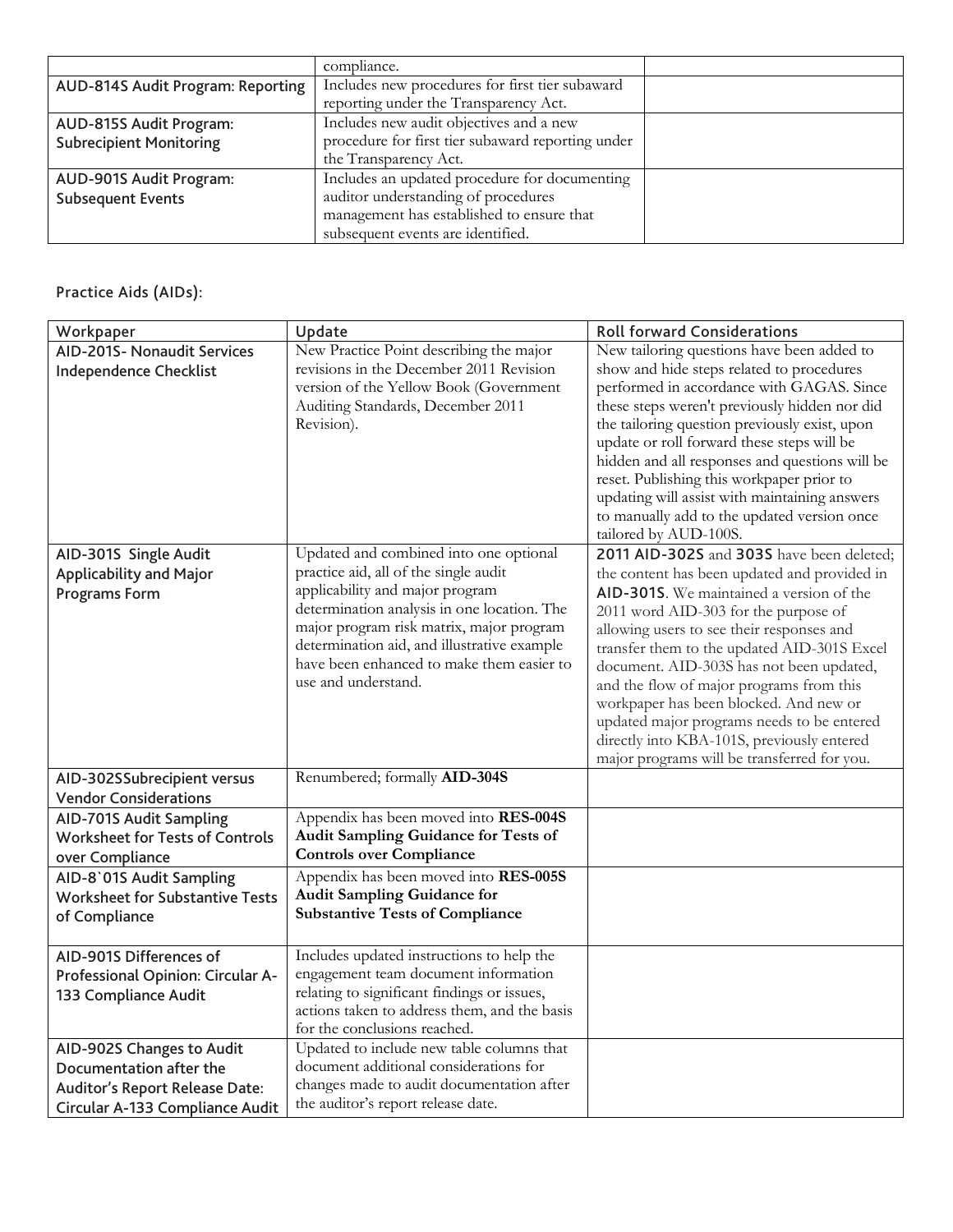Practitioner's Reports (RPTs):

- RPT-901S Unqualified Opinion on Governmental Basic Financial Statements, with Supplementary Information, Including Schedule of Expenditures of Federal Awards has updated language related to supplementary information.
- RPT-902S Unqualified Opinion on Not-for-Profit Organization Financial Statements, with Schedule of Expenditures of Federal Awards Supplementary Information has updated language related to supplementary information.
- RPT-903S Report on Compliance with Requirements That Could Have a Direct and Material Effect on Each Major Program and on Internal Control over Compliance in Accordance with OMB Circular A-133 (Unqualified Opinion on Compliance, with No Reportable Audit Findings of Noncompliance, and No Significant Deficiencies or Material Weaknesses in Internal Control over Compliance Identified) includes additional paragraphs for SEFA and has updated language related to supplementary information.
- RPT-904S Report on Compliance with Requirements That Could Have a Direct and Material Effect on Each Major Program and on Internal Control over Compliance in Accordance with OMB Circular A-133 (Unqualified Opinion on Compliance, with Reportable Audit Findings of Noncompliance, and with Significant Deficiencies, but No Material Weaknesses, in Internal Control over Compliance Identified) includes additional paragraphs for SEFA and has updated language related to supplementary information.
- RPT-905S Report on Compliance with Requirements That Could Have a Direct and Material Effect on Each Major Program and on Internal Control over Compliance in Accordance with OMB Circular A-133 (Qualified Opinion on Compliance, with Reportable Audit Findings of Noncompliance, and with Significant Deficiencies and Material Weaknesses in Internal Control over Compliance Identified) includes additional paragraphs for SEFA and has updated language related to supplementary information.
- RPT-906S Report on Compliance with Requirements That Could Have a Direct and Material Effect on Each Major Program and on Internal Control over Compliance in Accordance with OMB Circular A-133 (Qualified Opinion on Compliance Due to a Scope Limitation, with Reportable Audit Findings of Noncompliance, and with Significant Deficiencies and Material Weaknesses in Internal Control over Compliance Identified) includes additional paragraphs for SEFA and has updated language related to supplementary information.
- RPT-907S Report on Compliance with Requirements That Could Have a Direct and Material Effect on Each Major Program and on Internal Control over Compliance in Accordance with OMB Circular A-133 (Adverse Opinion on Compliance for One Major Program, Unqualified Opinion on Compliance for the Other Major Programs, with Other Reportable Audit Findings, and with Significant Deficiencies and Material Weaknesses in Internal Control over Compliance Identified) includes additional paragraphs for SEFA and has updated language related to supplementary information.

Correspondence Documents (CORs):

- COR-201S Single Audit Engagement Letter has been updated to include additional SEFA verbiage and incorporate SAS-119 language into the main body (no longer listed as optional).
- COR-901S Management Representation Letter: Government Entity Single Audit has been updated to provide guidance and an illustrative example letter that may be used for obtaining written representations from management of a governmental entity, and examples of additional representations. Guidance and illustrative examples of correspondence that may be used for not-for-profit single audits and for federal program specific compliance audits are now provided in new COR-902S Management Representation Letter: Not-for-Profit Entity Single Audit and COR-903S Management Representation Letter: Single Audit Representations Only.
- NEW COR-902S Management Representation Letter: Not-for-Profit Entity Single Audit is designed to provide guidance and an illustrative example of a letter that may be used for obtaining written representations from management of a not-for-profit entity, and examples of additional representations.
- NEW COR-903S Management Representation Letter: Single Audit Representations Only is designed to provide guidance and an illustrative example letter that may be used for obtaining written representations from management that may be used for a federal program specific compliance audit, and examples of additional representations.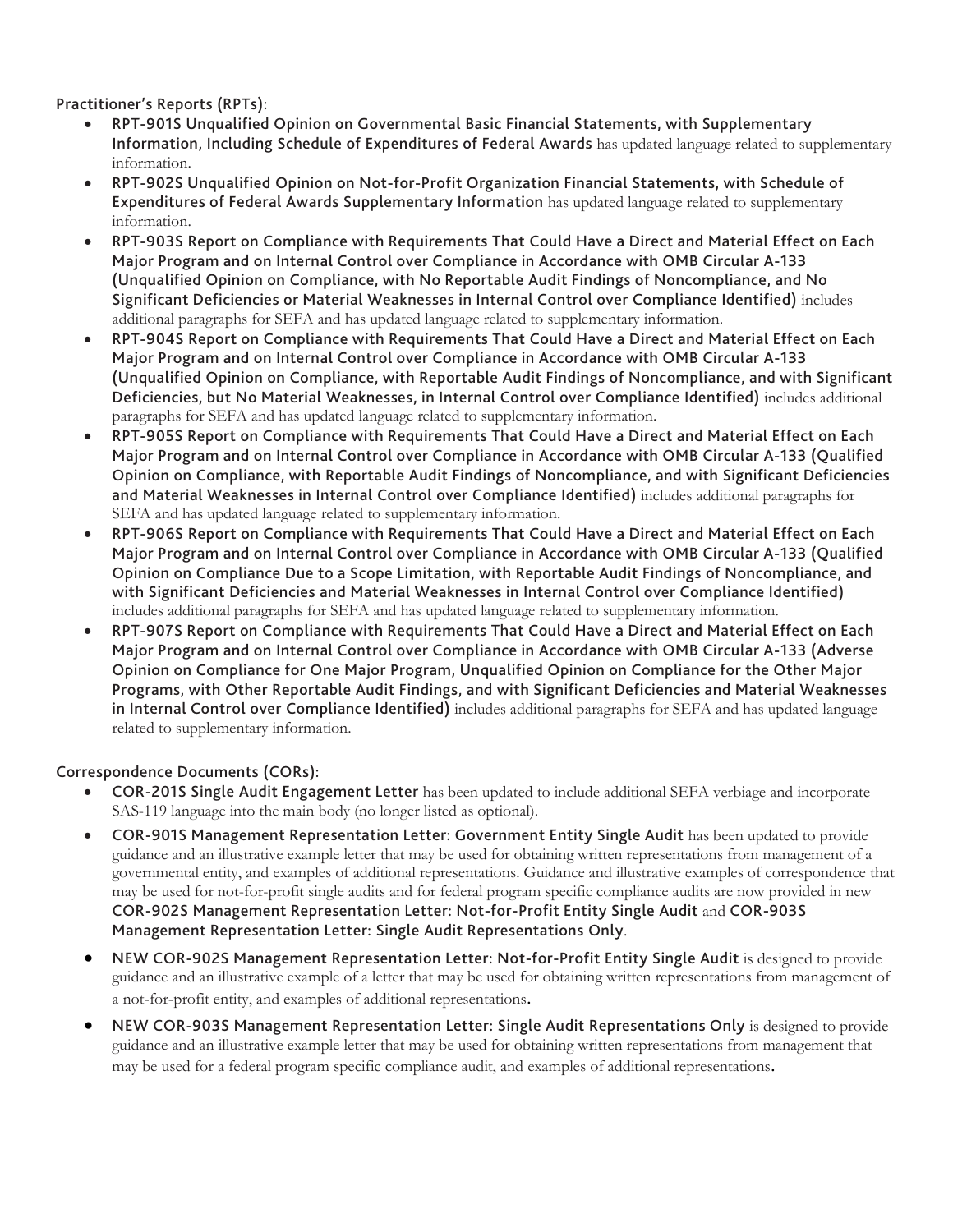Resource Documents (RESs):

- RES-001S Knowledge-Based Audit Methodology Overview for Single Audits has updated Clarity Project Practice Points.
- RES-002S Index of Audit Programs, Forms, and Other Practice Aids has been updated to reflect the numbering of the 2012 tool set.
- RES-003S Government Auditing Standards and Circular A-133 Audits has been updated to include a new practice point on the December 2011 Revision of *Government Auditing Standards* (GAGAS).
- NEW RES-004S Audit Sampling Guidance for Tests of Controls over Compliance has been designed to provide guidance on the application of audit sampling to tests of controls over compliance.
- NEW RES-005S Audit Sampling Guidance for Substantive Tests of Compliance has been designed to provide guidance on the application of audit sampling to substantive tests of compliance.
- NEW RES-006S Sample Process Narrative has been designed to help the auditor in preparing process narratives for the various transaction compliance processes management has implemented.
- NEW RES-007S Guidelines for Performing Effective Walkthroughs and Making Inquiries has been designed to assist the auditor in performing an effective walkthrough of management's transaction process.
- NEW RES-008S Entity-Level Controls Over Compliance: Examples of Control Objectives and Related Control Activities – RES-020S Control Objectives and Examples of "What Can Go Wrong" and Related Controls That Address What Can Go Wrong: Subrecipient Monitoring have been designed to help the auditor complete KBA-402S Understanding Compliance Requirement-Level Controls: Activities Allowed and Unallowed and Allowable Costs/Cost Principles**–**KBA-414S Understanding Compliance Requirement-Level Controls: Special Tests and Provisions.
- NEW RES-KCO 2012 Single Audits Title Overview for Knowledge Coach Users has been added as a reference document for the workpaper update information, along with a list of related workpapers for the title.

#### Additional Updates to Forms and Practice Aids

In addition, forms and practice aids throughout have been updated, where applicable, to take into account new literature, standards, and developments applicable to compliance audits, including the current audit and accounting guidance listed below:

- AICPA Statement on Quality Control Standards No. 8, *A Firm's System of Quality Control (Redrafted)*
- SAS-117 (AU Section 801), *Compliance Audits* (issued December 2009)
- SAS-118 (AU Section 550), *Other Information in Documents Containing Audited Financial Statements* (issued February 2010)
- SAS-119 (AU Section 551), *Supplementary Information in Relation to the Financial Statements as a Whole* (issued February 2010)
- SAS-120 (AU Section 558), *Required Supplementary Information* (issued February 2010)
- SAS-121 (AU Section 722), *Revised Applicability of Statement on Auditing Standards No. 100*, "Interim Financial Information"

Information regarding the Clarity Project, including a Q&A document and the current status of redrafted standards, is available on the AICPA's website a[t http://www.aicpa.org/.](http://www.aicpa.org/)

Finally, in January 2012, *Government Auditing Standards, December 2011 Revision* (Yellow Book) was released. The U.S. Government Accountability Office (GAO) has introduced a new independence framework and aligned some of its principles with the basic principles of the Clarity Project. The effective date for the December 2011 revision will coincide with the effective date for the clarity standards. Among other changes, the alignment will include clarifying the meaning of "should" when implementing standards.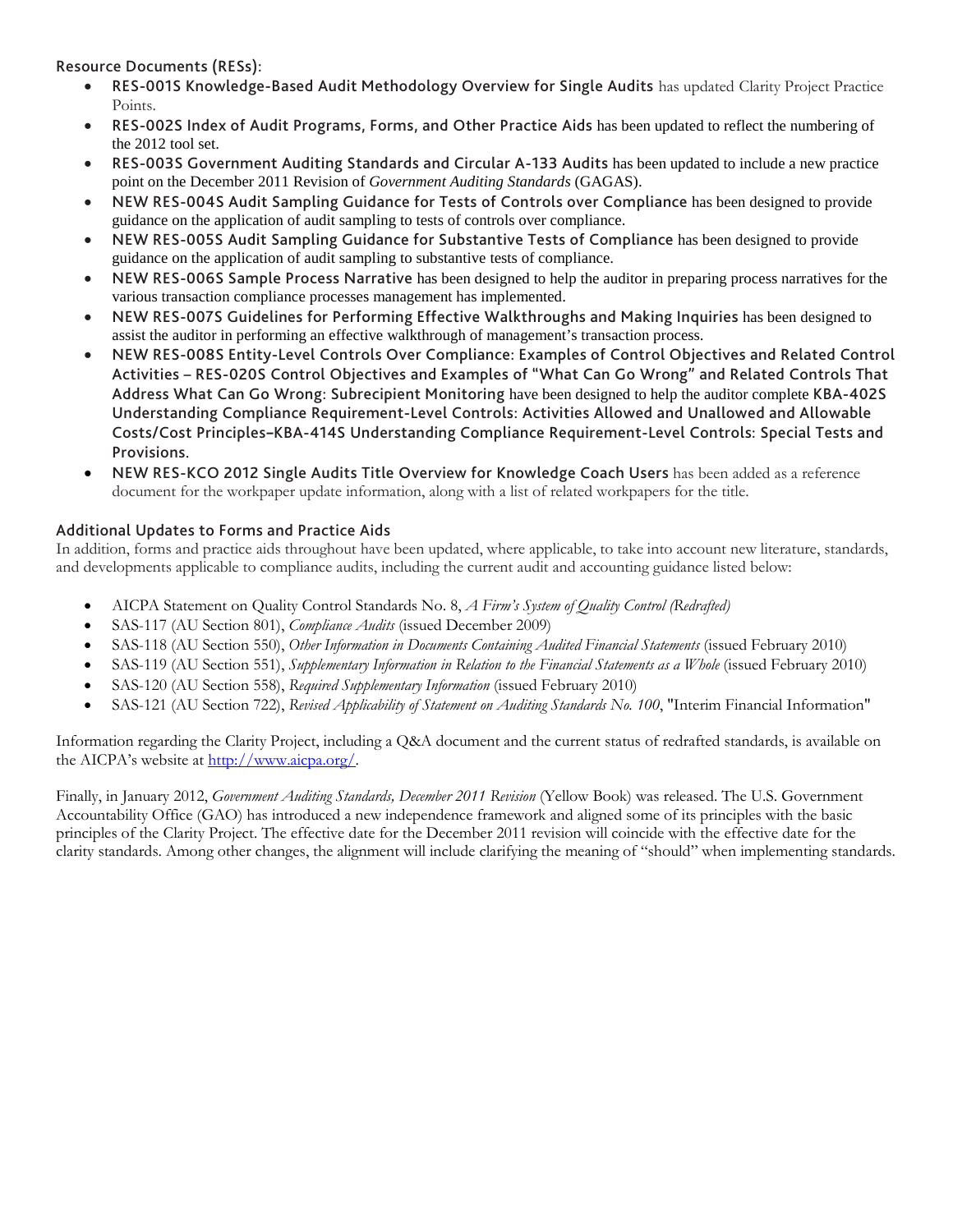# <span id="page-6-0"></span>Additional Information on Knowledge Coach and the KBA Methodology

# KBA Methodology

Knowledge-Based™ Methodology for Single Audits allows the results of one set of procedures to become the input for the next. The key components of the KBA methodology as applied to single audits include:

- An **Overview** that guides auditors through the methodology (for single audits, auditors can refer to the applicable Overview in Knowledge-Based Audits of Governmental Entities or Knowledge-Based Audits of Not-for-Profit Entities)
- Customizable Audit Programs that take auditors through related steps and procedures of the compliance audit
- Practice Aids to help auditors complete steps or processes outlined in the Knowledge-Based Audit documents and Audit Programs
- Auditor's Reports that provide a variety of sample auditor's opinions on audited financial statements and the accompanying internal control and compliance reports required by GAGAS and OMB Circular A-133
- Correspondence documents that provide illustrative examples of audit-related correspondence that may be used in many common situations
- Knowledge-Based Audit documents, integral to the overall compliance audit process, that contain steps and procedures required by GAAS, GAGAS, and OMB Circular A-133

The AICPA's Auditing Standards Board's Risk Assessment Standards**,** and Statement on Auditing Standards No. 117, *Compliance Audits* (SAS-117), as applied to the conduct of a single audit pursuant to the requirements of OMB Circular A-133, are supported with practice aids and tools to make the most of the latest technology to address audit requirements and the processes auditors will need to implement in auditing compliance over federal awards pursuant to OMB Circular A-133. The knowledge-based audit (KBA) methodology will assist auditors of single audits by:

- Facilitating compliance with GAAS, GAGAS, and OMB Circular A-133;
- Encouraging more effective compliance audits through customized programs and comprehensive practice aids;
- Helping auditors focus on and respond to identified risks of noncompliance; and
- Enhancing audit documentation.

# ProSystem fx® Knowledge Coach

**ProSystem**  $f_{X}$ **<sup>®</sup> Knowledge Coach** functionality allows auditors to use the Knowledge-Based Audit methodology more efficiently by eliminating the need for duplicate entry of the same information, tailoring audit documentation to each particular engagement, and documenting the link between risks identified and procedures performed. AUD-100S Tailoring Question Workpaper is a document in Knowledge Coach that presents engagement-level questions designed to aid in tailoring the engagement documentation to fit each client. Completing the questions helps the auditor avoid duplication and unnecessary workpapers.

Before you begin your audit, please review the guidance in AUD-101S Overall Audit Program: Circular A-133 Compliance Audit. This workpaper is intended to be your road map through a Knowledge-Based Audit methodology. You should start your audit with AUD-100S Tailoring Question Workpaper and AUD-101S Overall Audit Program: Circular A-133 Compliance Audit.

Risks can be captured via the Risk Summary task pane from any Knowledge Coach workpaper by the current editor of KBA-502S Summary of Assessments of Risks of Noncompliance. This allows the user to continuously assess risks during the engagement. Several workpapers prompt the consideration of the presence of risks, but the Risk Summary task pane must be used to document those risks. All documented risks flow to the Risk Summary. To ensure risks show in findings tables, make sure to check the "workpaper identified in" field of the Risk pane.

Information Flow helps cut down on the time spent duplicating information across forms. In addition, the flow of consistent information ensures that information and updates to information are not missed between workpapers. Drill-down functionality helps the user navigate quickly to the source of the information, aiding in the review of the audit file.

Diagnostics help you keep track of unresolved issues like unanswered questions, incomplete risks, program steps not linked to risks or relevant assertions, missing workpaper, and more. Diagnostics now show when a form table has not been answered (i.e. tables in KBA-101 Overall Circular A-133 Compliance Audit Strategy that are added by the tailoring questions in AUD-100S Tailoring Question Workpaper).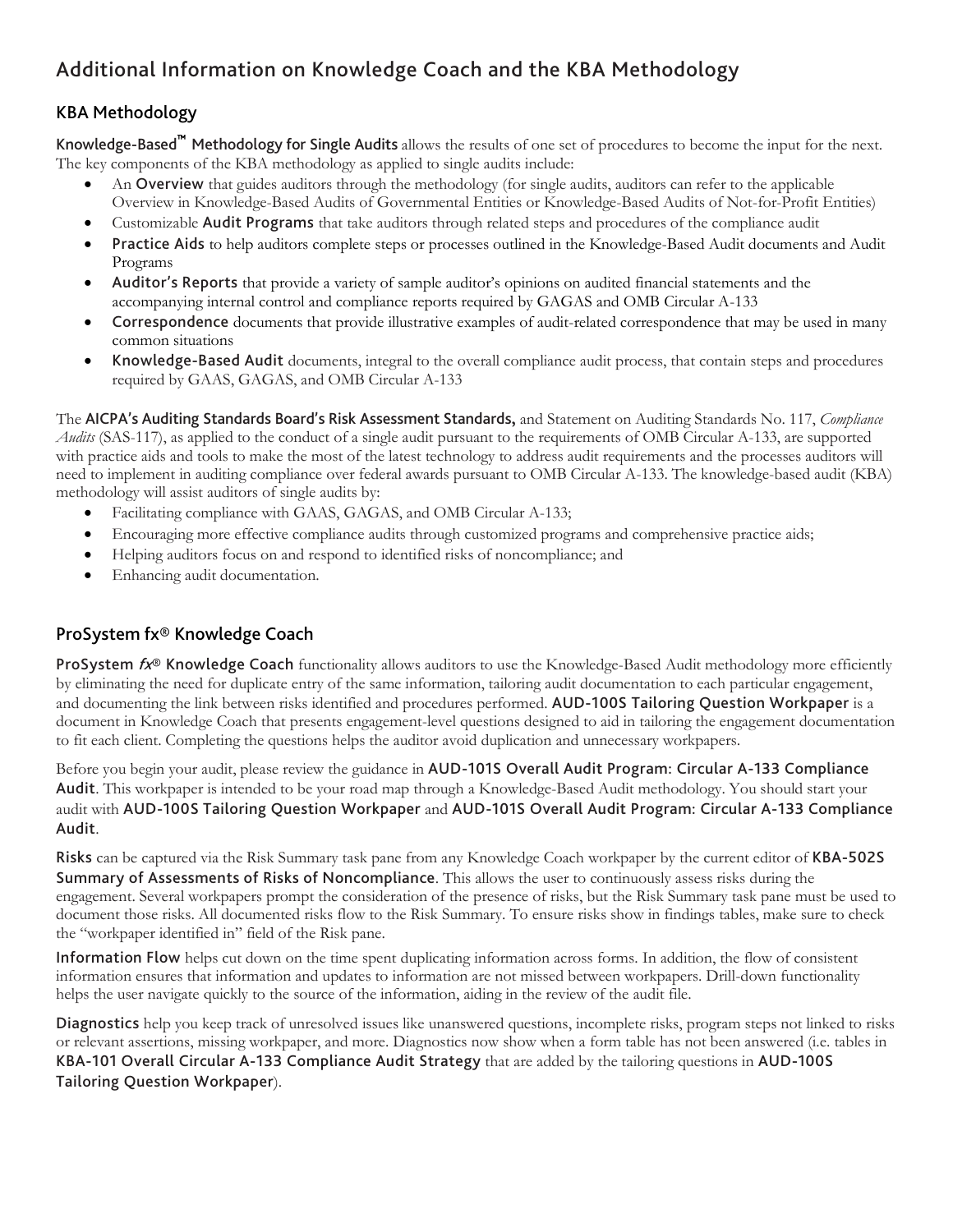Links to Accounting Research Manager (ARM). If you subscribe to an ARM library that includes audit content, you can link directly to source material from Resources within Knowledge Coach documents. These links have been updated to reference the accounting standards under the FASB and GASB Accounting Standards Codifications and the auditing standards issued by the AICPA and the U.S. Government Accountability Office (GAO). Also, if you subscribe to the *Knowledge-Based Single Audits Guide* on ARM, you can take advantage of brand new links to the audit guide material from within the Knowledge Coach documents.

Interpretive Guidance is integrated into each Knowledge Coach template through the Tips view of each new task pane. Informational features include Practice Points, Examples, Optional Workpapers, and Resources to help auditors work more effectively and efficiently. We have also added the ability to navigate from Resources within a document or the tip pane directly to CCH's Accounting Research Manager and industry audit guides by simply clicking on the Reference.

## Important Notes

- Make sure to save changes to workpapers before closing the workpaper or the binder to ensure data is correctly updated.
- If your Current Editor Knowledge Coach MS Word workpapers become read-only or crash, please do the following
	- o Keep the binder with the affected workpapers open.
	- o Contact Customer Service at **1-800-PFX-9998, option 4**, to obtain a repair utility.
- Knowledge Coach cannot be used within the Shared File Room (SFR) feature of Engagement. However, Knowledge Coach workpapers can be shared across team members through check-in, check-out, workpaper assignment, synching to the central file room and through peer-to-peer synch in the same way that other Engagement workpapers are shared.

## System Requirements

- This title MUST be used with ProSystem *fx* Engagement version 6.8 and higher. If you are upgrading from ProSystem *fx*  Engagement 6.0, 6.1, 6.1.2, or 6.5, please contact Technical Support at **1-800-PFX-9998, option 4**, for detailed instructions.
- A minimum of 4GB of RAM is required for optimal performance when opening and navigating through ProSystem *fx*  Knowledge Coach documents.

## Download Instructions

Download the *2012 Knowledge-Based Single Audits* from the **ProSystem** fx **Knowledge Coach Updates** section of the ProSystem *fx*  Engagement Support Web site at the following URL: **<http://support.cch.com/updates/KnowledgeCoach>**, then select the **Knowledge Coach Series** and **Download file** link next to the **2012 Knowledge-Based Single Audits.** On some occasions the content package file (.KCP) has downloaded with the extension changed to .ZIP. If this occurs, please change the extension of the downloaded file to KCP using all capital letters.

**Important**: ProSystem *fx* Engagement version 6.8 or higher must be installed on the computer in order to install this Knowledge Coach title. Additional requirements include Microsoft Office 2007, Microsoft Office 2003 Primary Interop Assemblies (PIA) and Visual Studios 2005 Tools for Office Second Edition Runtime (VSTOR).

The following 2012 Knowledge-Based Single Audits (6/13/12).KCP download is a proprietary file that must be installed from within Engagement. Save this KCP file to a location on your local drive, extract it, and follow the Installation Instructions included in the Release Bulletin.

#### Installation Instructions

Once you have downloaded your Knowledge Coach title, you will need to add it to the list of titles within ProSystem *fx*  Engagement. The only additional system requirement is approximately 75MB of disk space to store your Knowledge Coach program content files. Please refer to the ProSystem *fx* Engagement with Knowledge Coach Release Notes for any other system requirements.

#### **After downloading the** 2012 Knowledge-Based Single Audits **titles, do the following**:

- 1. Launch the ProSystem *fx* Engagement Workpaper Management application so that the Local File Room is displayed. Select **Tools > Knowledge Coach Titles**. The Knowledge Coach Titles window will be displayed.
- 2. Choose **Add Title**.
- 3. Browse to the title package file (\*.KCP) that you previously downloaded and extracted from the ProSystem *fx*  Knowledge Coach Support Web site.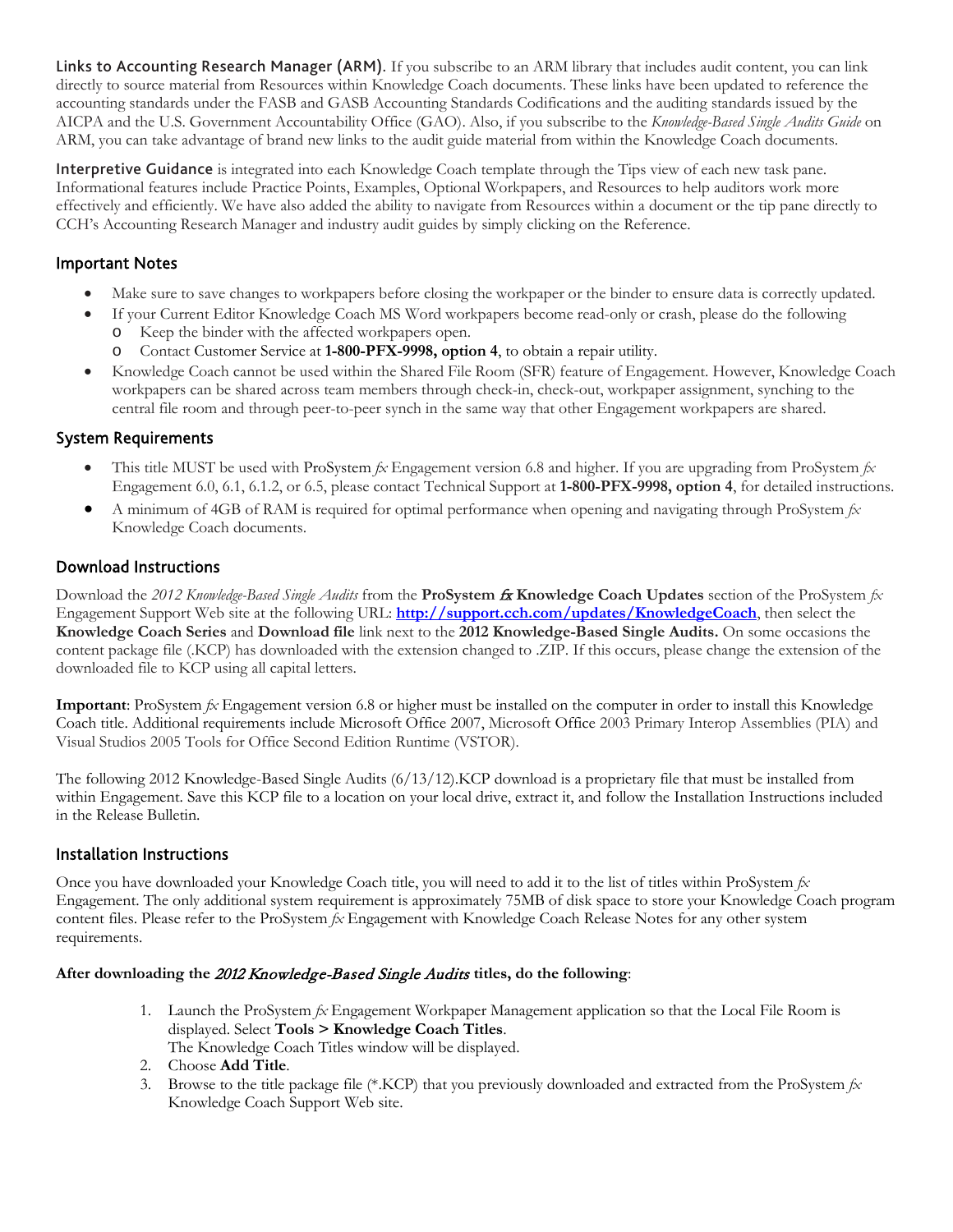4. Choose **Open**.

The system will display a progress indicator while the title package is added. You will receive a message that the title has been successfully installed once the process is complete.

Once the title is added, you must release it, so that other staff members in your firm can use it. You may also wish to "unrelease" previous versions of the title.

#### **To unrelease a title**:

- 1. Select a version of the KBA Single Audits title
- 2. Choose **Unrelease Title**. The date will be removed from the *Date released* column and staff that do not have the staff group property right to insert unreleased titles will not be able to insert the unreleased titles into a binder.

**Note:** You can determine this access in the **ProSystem**  $\hat{\boldsymbol{\pi}}$  **<b>Engagement Admin** module by selecting a staff group and choosing **File > Properties > Content** "Insert Knowledge Coach workpapers from unreleased titles" option

#### **To release a title**:

- 1. Select one of the Knowledge Coach titles in the list that has been added but is not yet released.
- 2. Choose **Release Title**. The current date and time will be displayed in the *Date released* column, and the status will change to "Released."

**Note**: You must add and assign a Knowledge Coach module as well as the Knowledge Tools title license in the ProSystem *fx* Engagement Administrator before using the workpapers.

**Important:** Once the *2012 Knowledge-Based Single Audits* titles have been added and released, they will be automatically deployed to other staff members when they login to the "Office" location, or when they synchronize a binder that contains Knowledge Coach workpapers from this title.

#### Online Permission Key

Permission key files may be downloaded from our Web site at **[http://tax.cchgroup.com](http://tax.cchgroup.com/)** or when adding or updating the new licenses within ProSystem *fx* Engagement with Knowledge Coach version 6.8 and higher. After updating the license file in the ProSystem *fx* Engagement Admin module, licenses need to be assigned to the staff who will use 2012 *Knowledge-Based Single Audits*.

If you have not already established a Single Sign-on (SSO) account with Customer Service, we urge you to do so at this time.

Permission keys are no longer generally distributed via floppy diskette. You can choose to continue receiving the diskette by going to **<http://tax.cchgroup.com/pfxsupport>**, clicking the Firm Administration link, and making the appropriate selection (SSO access is required), or by contacting Customer Service at **1-800-PFX-9998, option 4**.

#### Accounting Research Manager

CCH's Accounting Research Manager is the most comprehensive, up-to-date and objective online database of financial reporting literature. It includes all authoritative and proposed accounting, auditing, and SEC literature, plus independent, expert-written interpretive guidance.

Our Weekly Summary email newsletter highlights the key developments of the week, giving you assurance that you have the most current information. It provides links to new FASB, AICPA, SEC, EITF, and IASB authoritative and proposal-stage literature, plus guidance from financial reporting experts.

Our team of content experts updates the system on a daily basis, so you can stay as current as possible. What's more, our experts attend critical standard-setting meetings and summarize the results for you, which means you'll learn of newly-released literature and deliberations of current financial reporting projects as soon as they occur! Plus, you'll benefit from their easy-to-understand technical translations. Our expert's interpretations clearly lay out what the rules mean from your perspective.

Newly available is the Knowledge-Based Single Audits, a guide that helps you comply with the most recent professional standards and guidance for the conduct of single audits and to integrate the use of single audit practice aids, tools, and other resources with its guidance. This publication supplements and complements the Knowledge-Based documents that are available in Knowledge Coach.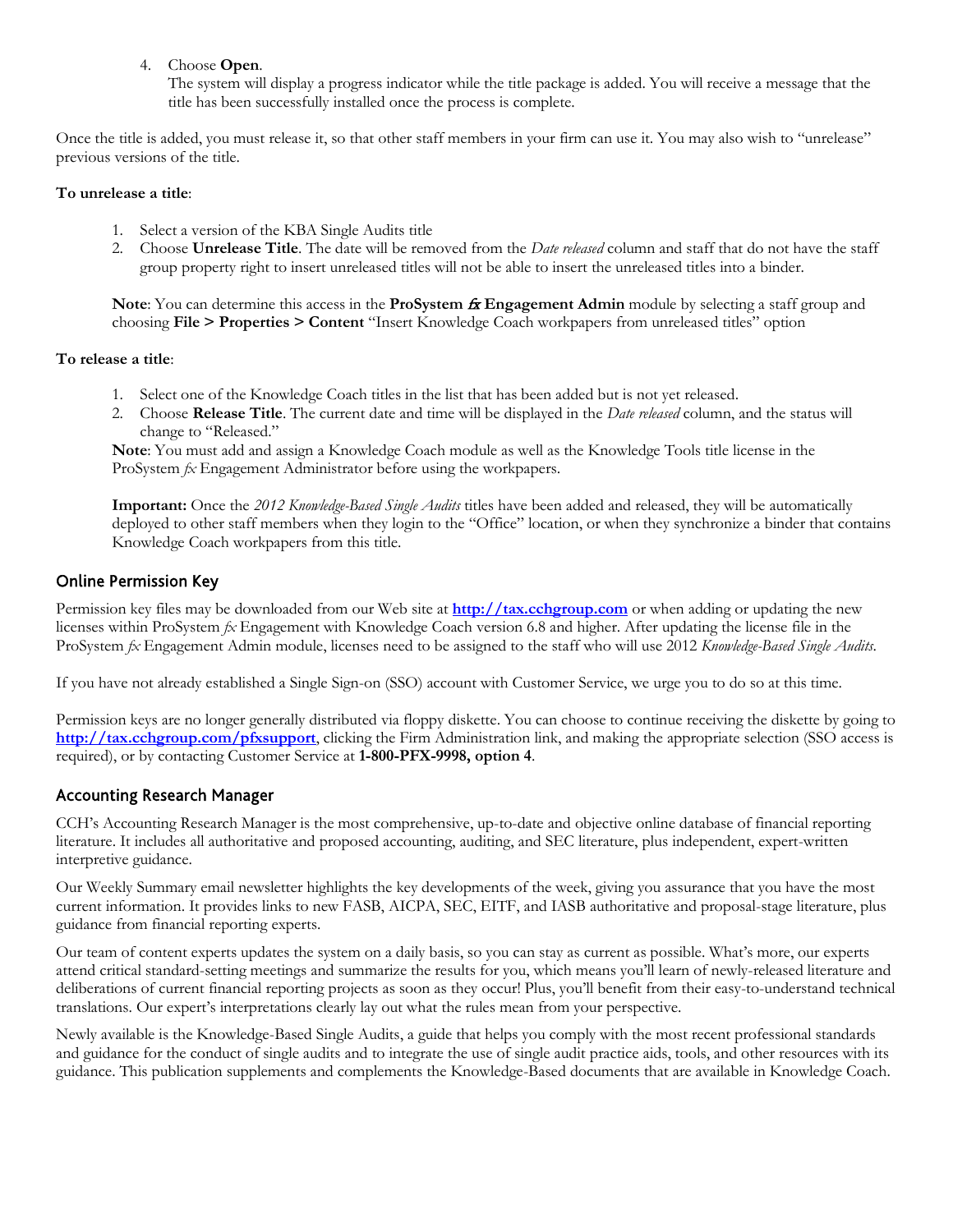With Accounting Research Manager, you maximize the efficiency of your research time, while enhancing your results. Learn more about our content, our experts, and how you can request your free trial by visiting

**[http://www.accountingresearchmanager.com](http://www.accountingresearchmanager.com/)**. You can also access the Accounting Research Manager Web site by selecting the item in ProSystem *fx* Engagement from the Guidance tab on the Shortcuts bar in the Binder window.

#### Links to Accounting Research Manager (ARM)

As indicated above, subscribers to an Accounting Research Manager library that includes source content can link directly to source material from references within Knowledge Coach workpapers. These links have been updated to reference the new Codification released by the FASB and available on ARM. The Codification on ARM is fully integrated with U.S. and international accounting standards, other non-authoritative materials and industry leading interpretive guidance.

## Using Your Knowledge Coach Content

To use your Knowledge Coach Workpaper Templates, open a binder in ProSystem *fx* Engagement, select the workpaper tab into which you would like to insert the workpaper, and select **New Knowledge Coach Workpaper** from the toolbar or File menu. The New Knowledge Coach Workpaper dialog appears (*Figure 1*).

Select the New Knowledge Coach Title with the content you would like to use. You can only select titles you have installed. The information displayed changes to reflect the workpaper organization available for the selected title. Select the Knowledge Coach Workpaper Templates to insert into your binder and click **OK**. The **Selected Workpaper Properties** dialog appears. Each workpaper name is automatically loaded into the Name field. Add a workpaper index in the Index field and make any Name modifications you desire. You can also modify the tab location or the roll forward settings for each workpaper. Then click **OK**. The integrated Knowledge Coach workpaper is now inserted into your engagement binder. For more information on how to use Knowledge Coach workpapers in your binder, see the Knowledge Coach User Guide.



**Figure 1 – New Knowledge Coach Workpaper**

| Download Description:     | 2012 Knowledge-Based Single Audits (6/13/12)        |  |
|---------------------------|-----------------------------------------------------|--|
| Version:                  | Engagement v. 6.8 with Knowledge Coach or<br>higher |  |
| Release Date:             | June 2012                                           |  |
| File size:                | 14MB                                                |  |
| Approx. Download<br>Time: | 45 minutes at 56 kbps                               |  |
| License:                  | Full Version                                        |  |
| Platforms:                | Windows XP/Vista                                    |  |
| Office:                   | Microsoft Office 2007 required                      |  |